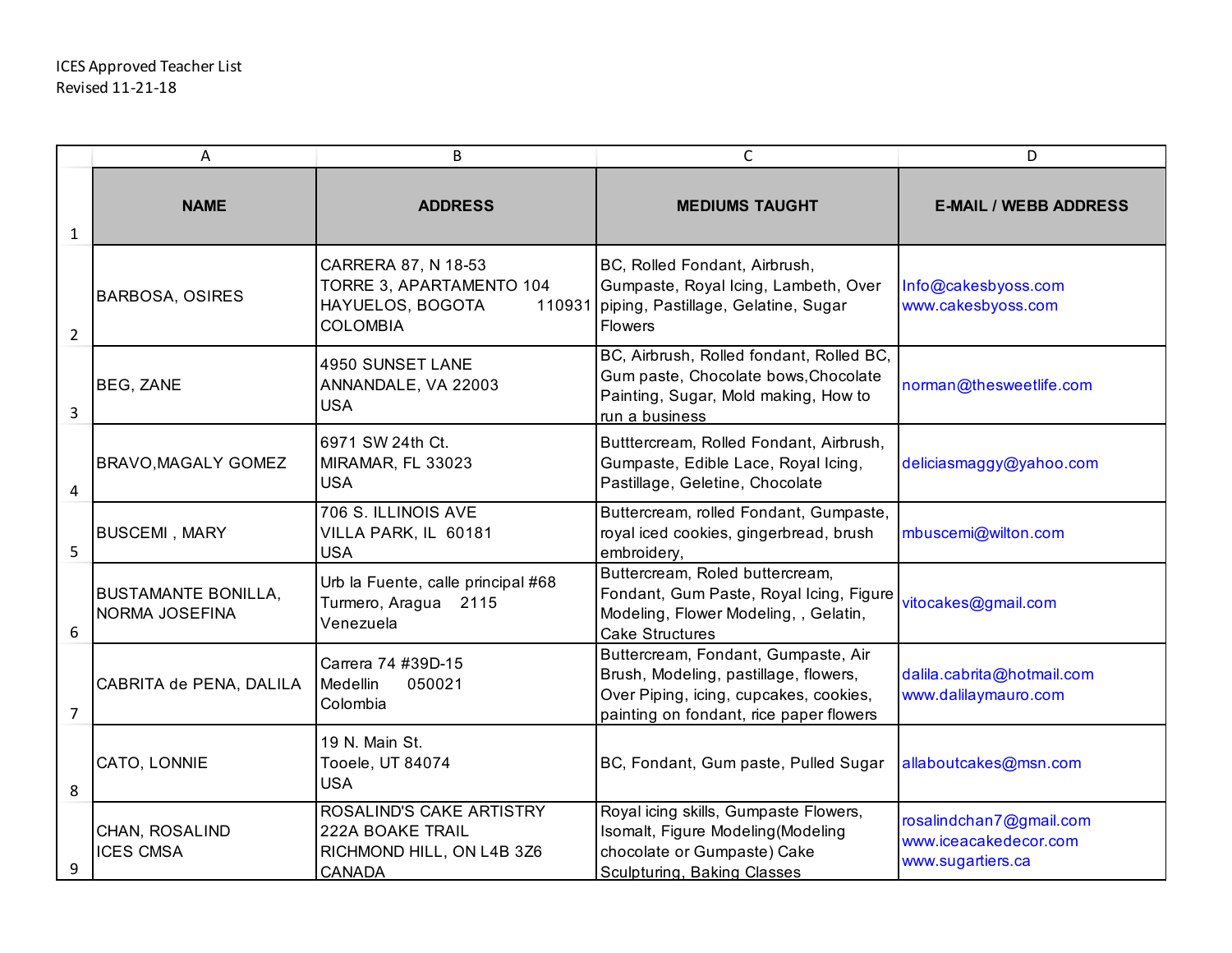|              | A                                    | B                                                                                | $\mathsf{C}$                                                                                                                                                                                              | D                                                 |
|--------------|--------------------------------------|----------------------------------------------------------------------------------|-----------------------------------------------------------------------------------------------------------------------------------------------------------------------------------------------------------|---------------------------------------------------|
| $\mathbf{1}$ | <b>NAME</b>                          | <b>ADDRESS</b>                                                                   | <b>MEDIUMS TAUGHT</b>                                                                                                                                                                                     | <b>E-MAIL / WEBB ADDRESS</b>                      |
| 10           | CORPUZ, DANIEL JOSEPH                | 15 DRYSDALE ST<br><b>STATEN ISLAND</b><br>NEW YORK, 10314<br><b>USA</b>          | Buttercream, Rolled Fondant, Rolled<br>Buttercream, Airbrush, Gumpaste,<br>Chocolate, Royal Icing, Pastillage                                                                                             | danielcorpuz50@yahoo.com                          |
| 11           | DAVIS, NORMAN R<br><b>ICES CMSA</b>  | THE SWEET LIFE<br>4950 SUNSET LN<br>ANNANDALE, VA 22003-6020<br><b>USA</b>       | BC, Fondant, Rolled BC, Airbrushing,<br>Gum Paste, Chocolate, Painting, Sugar,<br>Mold Making, Hand molding, How to run<br>a business                                                                     | norman@thesweetlife.com                           |
| 12           | VIACAVA de ORTEGA,<br><b>ROSA</b>    | AV. BRASIL 1141 JESUS MARIA,<br><b>LIMA, 11</b><br><b>PERU</b>                   | Fondant, Wedding Cakes, Gum paste<br>flowers                                                                                                                                                              | rosaviacava@rosadesign.com                        |
| 13           | DICKSON, ELIZABETH                   | 4212 PARKWAY DR,<br><b>BOSSIER CITY, LA 71112-4047</b><br><b>USA</b>             | Buttercream, Rolled Buttercream,<br>Fondant, Gumpaste, Isomalt, Air Brush,<br>Piped Royal icing extension work and<br>filigree.<br>Chocolate                                                              | esmd2959@gmail.com                                |
| 14           | DONTZ, JENNIFER                      | <b>SUGAR DELITES,</b><br>405 E KOTT RD,<br>MANISTEE, MI 49660-9148<br><b>USA</b> | BC, Fondant, Royal Icing, Gum paste                                                                                                                                                                       | Jennifer@SugarDelites.com<br>www.sugardelites.com |
| 15           | DOWLING, MARY JO<br><b>ICES CMSA</b> | 2139 LE GRAN DR,<br>GIBSONIA, PA 15044-7495<br><b>USA</b>                        | Buttercream, Fondant, Gumpaste, Air<br>Brush, chocolate modeling clay - figures,<br>flowers, royal icing - south african lace<br>wings, Nirvana, faurxvana, painting on<br>cakes, gingerbread, gingerclay | mjodowling@gmail.com<br>frostingandcrumbs.com     |
| 16           | DUGANTSI, TUNDE                      | 305 Whispering Hills Blvd<br>Bowling Green, KY 42101<br><b>USA</b>               | Gumpaste, Cookie Decorating,<br>especially Eastern European,<br>gingerbread, Lace piping, 3D<br>cookiedesigns, using royal icing                                                                          | info@tundescreations.com                          |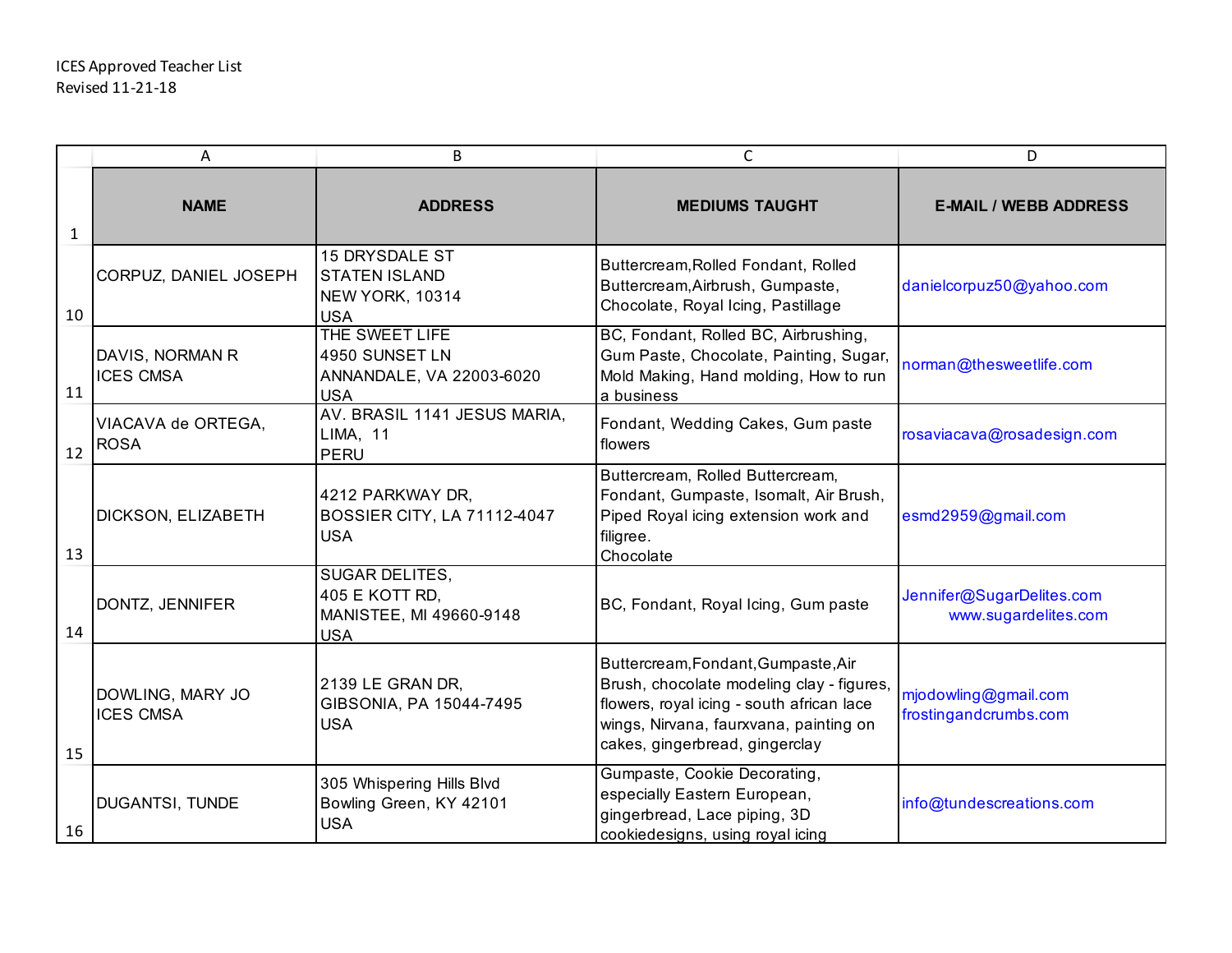|              | Α                                   | B                                                                                                | C                                                                                                                      | D                                                                    |
|--------------|-------------------------------------|--------------------------------------------------------------------------------------------------|------------------------------------------------------------------------------------------------------------------------|----------------------------------------------------------------------|
| $\mathbf{1}$ | <b>NAME</b>                         | <b>ADDRESS</b>                                                                                   | <b>MEDIUMS TAUGHT</b>                                                                                                  | <b>E-MAIL / WEBB ADDRESS</b>                                         |
| 17           | EVANS, BARBARA<br><b>ICES CMSA</b>  | WEDDING CAKE CONNECTION,<br>18911 N PAU HANA CT<br>EDELSTEIN, IL 61526-9613<br><b>USA</b>        | BC, Rolled Fondant, Airbrush, Gum<br>paste, Choc., Royal Icing                                                         | weddingcakeconnection@gmail.co<br>m<br>www.weddingcakeconnection.com |
| 18           | FOLSOM, SANDY                       | The Wilton School<br>7511 Lemont Rd<br>Darien, IL 60561<br><b>USA</b>                            | Many different mediums                                                                                                 | www.wilton.com                                                       |
| 19           | FREZZA, SANDRA                      | 6 WESTMOOR CIRCLE<br>WEST ROXBURY, MA 02132<br><b>USA</b>                                        | Buttercream, Rolled Fodant, Airbrush,<br>Gumpaste, Isomalt                                                             | sfrezza@msn.com                                                      |
| 20           | GALVEZ, GLENDA                      | <b>AUNT GLENDA'S CAKES</b><br>3606 GRANT ST<br><b>WICHITA FALLS, TX 76308-2112</b><br><b>USA</b> | BC, Fondant, Gum paste                                                                                                 | glenda@auntglendascakes.com<br>www.auntglendascakes.com              |
| 21           | GAVENDA, MARY C                     | The Wilton School<br>7511 Lemont Rd<br>Darien, IL 60561<br><b>USA</b>                            | Many different mediums                                                                                                 | mgsoffice@aol.com                                                    |
| 22           | GIBBS, DIANE<br><b>ICES CMSA</b>    | 8104 SUNRISE LN<br>ELKRIDGE, MD 21075-6480<br><b>USA</b>                                         | BC, Fondant, Airbrush, Gumpaste<br>flowers, Airbrush,                                                                  | dgg8@verizon.net                                                     |
| 23           | GREELEY, VANESSA<br><b>ICES CSA</b> | 24 Southwyck Lane<br>Warwick, NY 10990<br><b>USA</b>                                             | Buttercream, Rolled Fondant, Rolled<br>Buttercream, Airbrush, Gumpaste,<br>Chocolate, Sugar, Pastillage                | Info@chefgreeley.com<br>www.chefgreeley.com                          |
| 24           | <b>GRIFFIN, GLORIA</b><br>Hon. CSMA | 2305 SOUTH MILLWAY APT 306,<br>MISSISSAUGA, ON L5L 3P8<br><b>CANADA</b>                          | Rolled Fondant, Pastillage, Gumpaste,<br>Royal Icing, Chocolate Paste, Cold<br>Porcelain, Gelatin, Edible Icing Sheets | gjgriffin@rogers.com                                                 |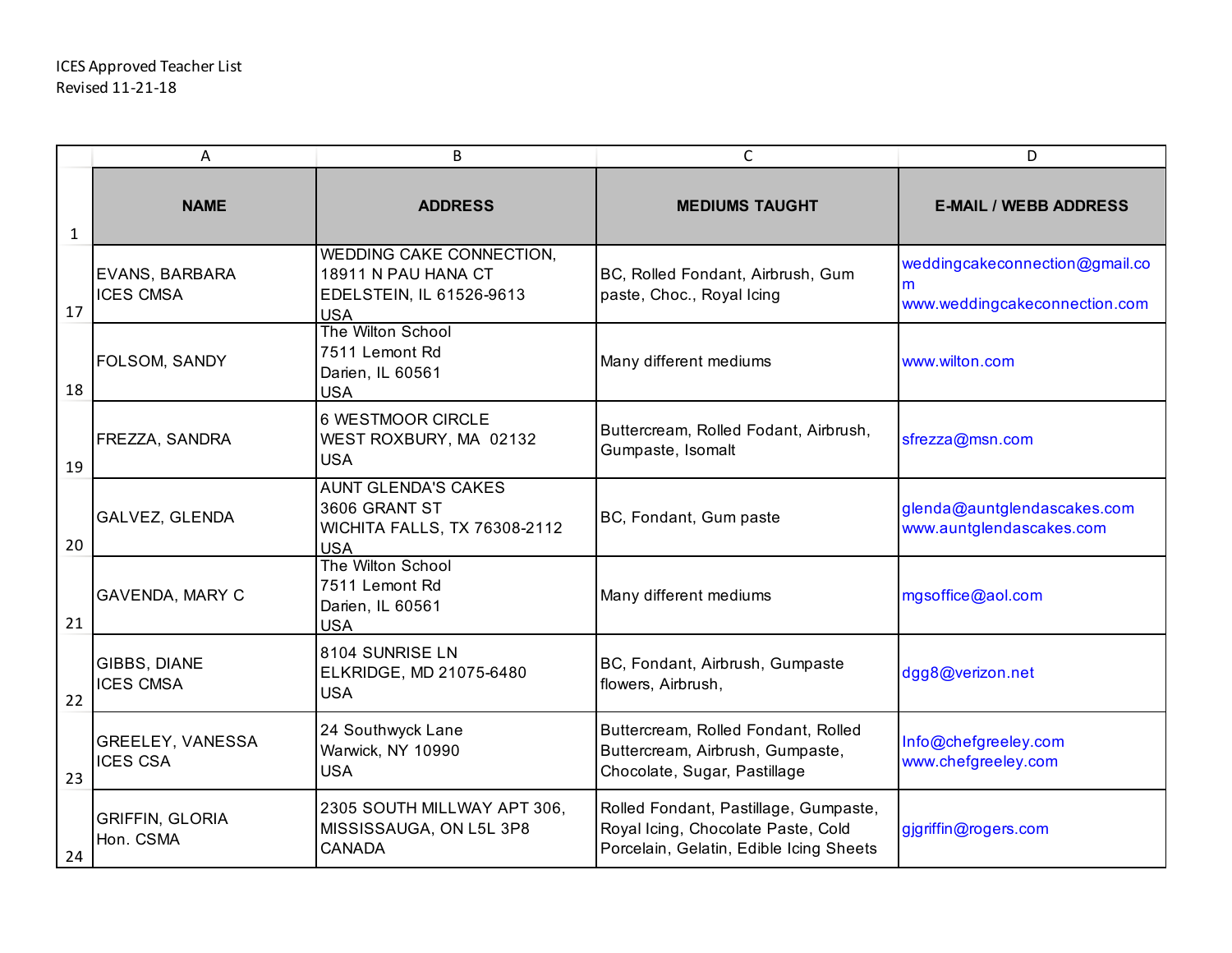|              | A                                     | B                                                                         | $\mathsf{C}$                                                                                                                                                                                                                                                                                                                  | D                                                 |
|--------------|---------------------------------------|---------------------------------------------------------------------------|-------------------------------------------------------------------------------------------------------------------------------------------------------------------------------------------------------------------------------------------------------------------------------------------------------------------------------|---------------------------------------------------|
| $\mathbf{1}$ | <b>NAME</b>                           | <b>ADDRESS</b>                                                            | <b>MEDIUMS TAUGHT</b>                                                                                                                                                                                                                                                                                                         | <b>E-MAIL / WEBB ADDRESS</b>                      |
| 25           | <b>GRIFFITHS, CERI</b>                | 43 Augusta Street<br>Adamsdown, Cardiff, CF24 OEP<br><b>Great Britian</b> | Rolled fondant, Gumpaste, royal Icing,<br>Pastillage, Sugar Painting                                                                                                                                                                                                                                                          | Ceri@cerigriffiths.com                            |
| 26           | <b>GRUENBERG, DIANNE</b>              | 6285 GOLF LAKES COURT B,<br>BAY CITY, MI 48706-9367<br><b>USA</b>         | Gumpaste, rolled fondant, Chocolate<br>paste                                                                                                                                                                                                                                                                                  | dianne.sweetchoices@gmail.com                     |
| 27           | HARLEN, VICKY<br><b>ICES CSMA</b>     | 528 Highway 20<br>Abbeville, NC 29620<br><b>USA</b>                       | Buttercream, Fondant, Gumpaste, Royal<br>Icing, Airbrush, Gel colors, Cocoa Butter                                                                                                                                                                                                                                            | cakegal@cakegallery.com                           |
| 28           | HAYNES, ROBERT                        | 95 B ASTONVILLE ST.<br>SOUTHFIELDS LONDAN SW185AH<br><b>Great Britian</b> | Buttercream, Rolled Fondant,<br>Gumpaste, Airbrush, Cold Porcelian                                                                                                                                                                                                                                                            | sugarflowerstudio.co.uk                           |
| 29           | HERNANDEZ, LORENA<br><b>ICES CMSA</b> | 1586 Arborwood Circle<br>Romeoville, IL 60446<br><b>USA</b>               | Buttercream, Rolled Buttercream,<br>Fondant, Gumpaste, Isomalt, Air Brush,<br>Australian, Nirvana, Lambeth methods,<br>Figure Modeling, Cold porcelain, wafer<br>paper, French, Mexican, American<br>baking, pastillage, Piping Skills, Corean<br>flowers, Artistic gelatin, Sculpture,<br>Mexican paste, Pull sugar, Isomalt | lorena.f.hdz@gmail.com                            |
| 30           | JACOBY, PAT                           | PATTY-CAKES<br>1018 LAUREL ST<br>HIGHLAND, IL 62249-1504<br><b>USA</b>    | BC, Fondant, Gum paste Sugarveil,<br>Airbrush, many others                                                                                                                                                                                                                                                                    | pattycakes1981@hotmail.com<br>www.pat-t-cakes.com |
| 31           | <b>KEMP, CHERRYL</b>                  | 713 Patriot Parkway, Apt. 605<br>Rock Hill, SC 29730<br><b>USA</b>        | Buttercream, Fondant, Gumpaste, Isomalt,<br>Royal Icing, Wafer paper, Modeling<br>Chocolate                                                                                                                                                                                                                                   | cakelady202@yahoo.com                             |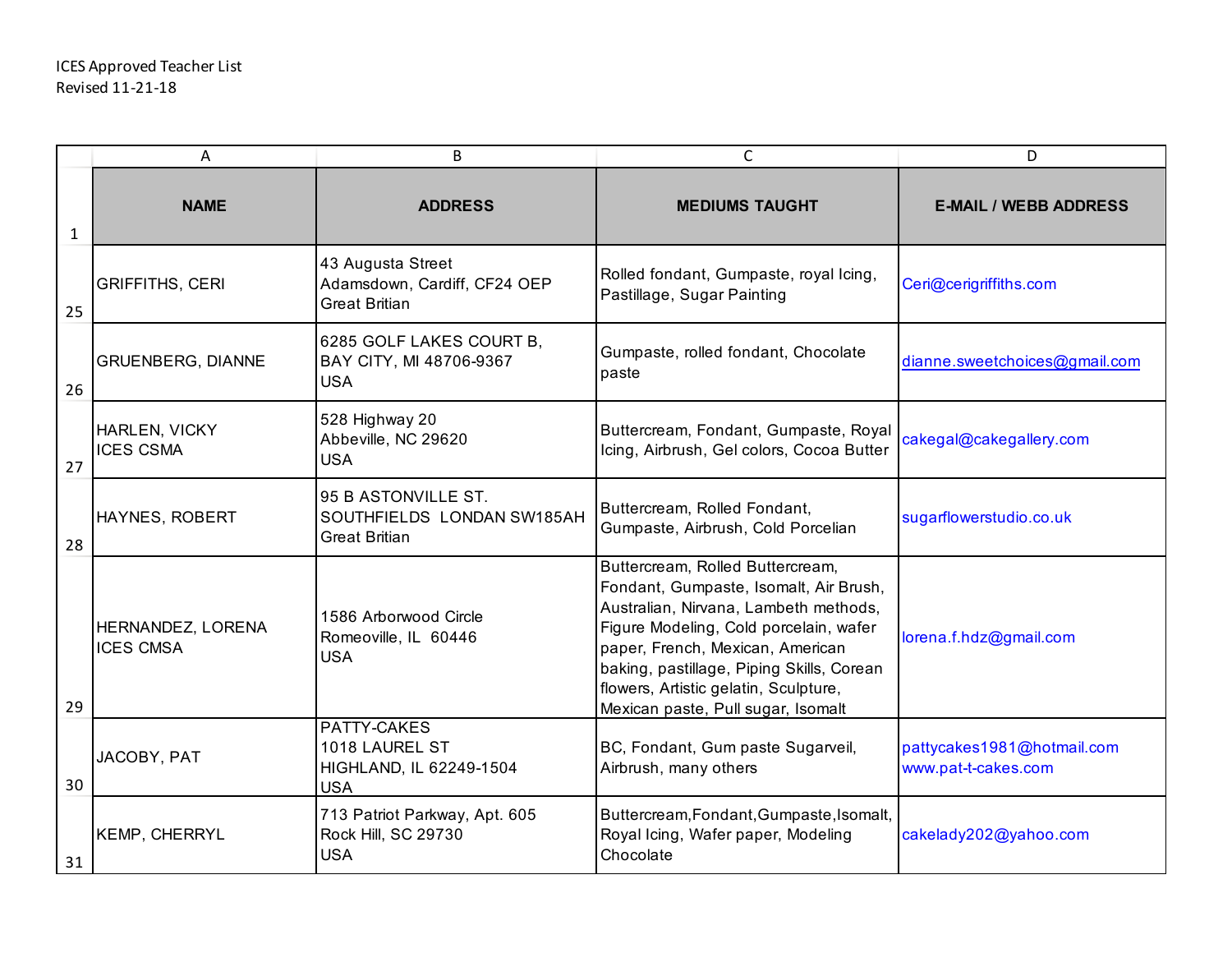|              | A                                | В                                                                                                             | C                                                                                                                                                                                           | D                                                          |
|--------------|----------------------------------|---------------------------------------------------------------------------------------------------------------|---------------------------------------------------------------------------------------------------------------------------------------------------------------------------------------------|------------------------------------------------------------|
| $\mathbf{1}$ | <b>NAME</b>                      | <b>ADDRESS</b>                                                                                                | <b>MEDIUMS TAUGHT</b>                                                                                                                                                                       | <b>E-MAIL / WEBB ADDRESS</b>                               |
| 32           | KENNEDY, CAROL                   | 11828 LONGMEAD AVE,<br>CLEVELAND, OH 44135-3046<br><b>USA</b>                                                 | BC, Fondant, Royal, Gum paste, Candy,<br>Cookies                                                                                                                                            | kenncake@aol.com                                           |
| 33           | KIDWELL, GERALDINE               | 452 CAMPBELL HILL RD<br>MILTON, KY 40045-8323<br><b>USA</b>                                                   | Buttercream, Rolled Buttercream,<br>Fondant, Gumpaste, Figurines formal<br>and whimsical                                                                                                    | geraldinekidwell@att.net<br>Weddingcakeky.com              |
| 34           | LANCE, KELLY<br><b>ICES CMSA</b> | 10118 SW HIGH LN<br>GASTON, OR 97119-7740<br><b>USA</b>                                                       | BC, Rolled Fondant, Rolled Buttercream,<br><b>Gum Paste</b>                                                                                                                                 | Kdc47@juno.com                                             |
| 35           | LANGE, KATHLEEN                  | 2710 Alpine Blvd<br><b>STE O-237</b><br>Alpine, CA 91901<br><b>USA</b>                                        | Buttercream, Rolled<br>Buttercream, Fondant, Gumpaste, Isomalt,<br>Air Brush, Royal Icing, Dessert Cakes,<br>Pastries, Cocoa Painting, Chocolate,<br>Baking, Flexique, Gingerbread, Cookies | confectionarychalet@cox.net<br>www.confectionarychalet.com |
| 36           | LEBRON RIVERA, SYLVIA            | URB Vives, Calle B 74<br>Guayama, Pr 00784<br><b>USA</b>                                                      | Buttercream, Fondant, Gumpaste,<br>Airbrush, Wafer Paper, Royal Icing                                                                                                                       | slebronrivera@gmail.com                                    |
| 37           | LEE, JONG YOUL                   | Sugar Atelier,<br>301-HO Sinwha B/D<br>564-6 Sinsa-Dong Gangnam-Gu,<br>Seoul, South Korea                     | Buttercream, Rolled Fondant, Rolled<br>Buttercream, Royal Icing, Gumpaste,<br>Pastillage, Figure Modeling, Sculpted<br>novelty cakes                                                        | cakeart@hanmail.net                                        |
| 38           | LEWIS, CYNTHIA T                 | 101 Gennela Sq.<br>Scarborough, Ontario, M1B-5M7,<br>Canada                                                   | BC, Fondant, Rolled BC, Airbrush, Gum<br>paste, Choco. Paste, Australian/South<br>African & other foreign techniques,<br>Marzipan, Cocoa painting                                           | Cylew_618@hotmail.com                                      |
| 39           | LODGE, NICHOLAS                  | <b>International Sugar Art Collection</b><br>6060 DAWSON BLVD STE F,<br>NORCROSS, GA 30093-1230<br><b>USA</b> | Royal Icing, Fondant, Gum Paste                                                                                                                                                             | NickLodge1@aol.com                                         |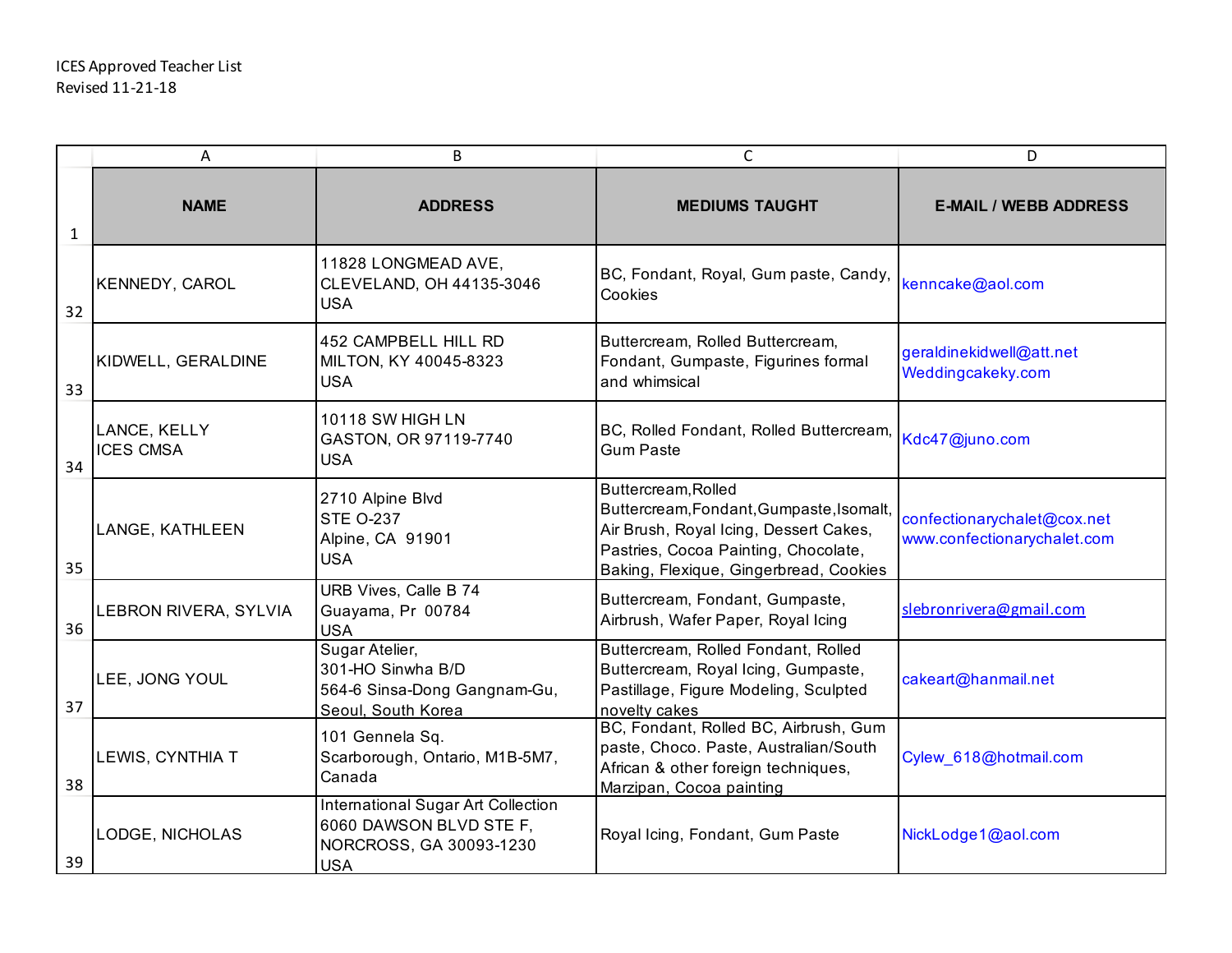|              | Α                                 | B                                                                                                        | C                                                                                                                                         | D                                                   |
|--------------|-----------------------------------|----------------------------------------------------------------------------------------------------------|-------------------------------------------------------------------------------------------------------------------------------------------|-----------------------------------------------------|
| $\mathbf{1}$ | <b>NAME</b>                       | <b>ADDRESS</b>                                                                                           | <b>MEDIUMS TAUGHT</b>                                                                                                                     | <b>E-MAIL / WEBB ADDRESS</b>                        |
| 40           | MAHONEY, JOELLE                   | Signature Cakes &<br>CconfectioneryLLC,<br>377 CAMELOT DRIVE<br>BLUEFIELD VA 24605                       | Buttercream, Rolled Buttercream,<br>Fondant, Gumpaste, Isomalt, Air Brush,<br>Pastillage, chocolate.                                      | joelle@signaturecakes.com<br>www.signaturecakes.com |
| 41           | MATUSIAK, SUSAN                   | The Wilton School<br>7511 Lemont Rd<br>Darien, IL 60561<br><b>USA</b>                                    | Fondant, Gumpaste, Lambeth, English<br>overpiping                                                                                         | www.wilton.com                                      |
| 42           | MILLER, SHEILA<br>ICES CMSA, ICJ  | <b>SHEILA'S CAKERY</b><br>28 FAKE HOLLOW RD<br>YORK, PA 17406-8684<br><b>USA</b>                         | BC, Rolled Buttercream, Fondant, Gum<br>paste, Airbrush, Gingerbread<br>Construction, Rice Paper, Chocolate<br>Clay, Marzipan, Cast Sugar | SheilasCakery@comcast.net                           |
| 43           | MOORE, EARLENE                    | 1323 E 78TH ST<br>LUBBOCK, TX 79404-6776<br><b>USA</b>                                                   | BC, Fondant, Gum paste flowers                                                                                                            | www.earlenescakes.com                               |
| 44           | <b>MORRISON, KIM</b><br>Hon. CMSA | <b>CAKES FOR OCCASIONS,</b><br><b>PO BOX 151</b><br>SPRING MILLS, PA 16875-0151<br><b>USA</b>            | Buttercream, Fondant, Gumpaste,<br>Mexican Paste, Modeling Chocolate,<br>Royal Icing                                                      | gkmorrison@verizon.net                              |
| 45           | MULHERN, PAULA                    | 6 Firethorn Ct.<br>Bolingbrook, II 60490<br><b>USA</b>                                                   | Buttercream, rolled fondant, gumpaste,<br>Airbrush, Moldeling chocolate                                                                   | paula.mulhern@yahoo.com                             |
| 46           | Onyemaenu, Comfort                | B2 Restaurant Wing Kaura Modern<br>Market, Opp Prince & Princess<br>Estate, Duboyi, Abuja 234<br>Nigeria | Buttercream, Rolled Fondant, Air Brush,<br>Gumpaste, pastillage                                                                           | Comfortworldcakes@gmail.com                         |
| 47           | ORTIZ-GONZALEZ,<br><b>LOURDES</b> | HC 67 BOX 13153<br>BAYAMON, PR 00956-9502<br><b>USA</b>                                                  | Buttercream, Fondant, Gumpaste, Isomalt,<br>Air Brush, Modeling figurines, 3D cakes,<br>gum paste flowers, carving techniques             | ortizlourdes@hotmail.com                            |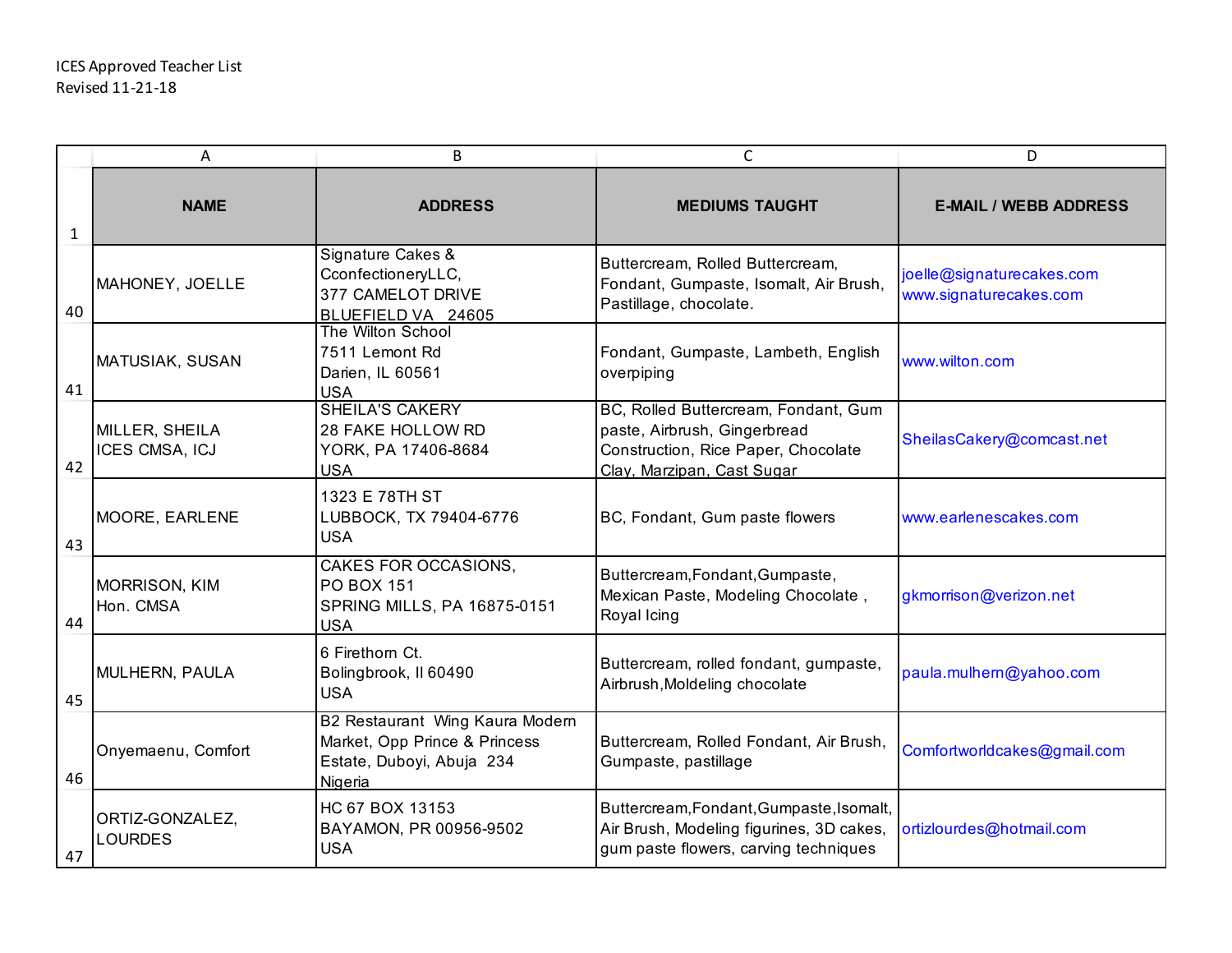|              | Α                                  | B                                                                                                                                           | C                                                                                                                                                | D                            |
|--------------|------------------------------------|---------------------------------------------------------------------------------------------------------------------------------------------|--------------------------------------------------------------------------------------------------------------------------------------------------|------------------------------|
| $\mathbf{1}$ | <b>NAME</b>                        | <b>ADDRESS</b>                                                                                                                              | <b>MEDIUMS TAUGHT</b>                                                                                                                            | <b>E-MAIL / WEBB ADDRESS</b> |
| 48           | PENA, ANTHONY<br><b>ICES CMSA</b>  | 902 4TH AVE APT 3<br>BROOKLYN, NY 11232-2106<br><b>USA</b>                                                                                  | BC 101, Royal icing foreign techniques,<br>modeling figures, sugar flowers                                                                       | Loveanthonycakes@gmail.com   |
| 49           | PEREIRA de PEREZ, NELLY            | IDEAS REPOSTERIA, CENTEO<br>COMMERCIAL GUAYANA MALL<br>(ANTIGUO SAN MIGUEL II), PIS 1,<br>LOCAL 63-64, PUERTO ORDAZ,<br>ESTADO BOLIVAR 8050 | Buttercream, Rolled Buttercream, Rolled<br>Fondant, Gumpaste, Airbrush, Royal<br>Icing pastellaje, merengue, chocolate,<br>isomal, sugar veile   | nellycake63@hotmail.com      |
| 50           | PETERS, COLETTE                    | 72 MAPLEWOOD AVE,<br>MAPLEWOOD, NJ 07040-1222<br><b>USA</b>                                                                                 | Royal, Fondant, Modeling Choco.,<br>Marzipan, Gum paste flowers, BC                                                                              | www.colettescakes.com        |
| 51           | RICKEY, RUTH<br><b>ICES CMSA</b>   | 7602 North May Ave.<br>Oklahoma City, OK 73116<br><b>USA</b>                                                                                | Buttercream, Rolled Fondant, Gum<br>paste; Painting techniques                                                                                   | sweetjustice@aol.com         |
| 52           | RYDER, B KEITH<br><b>ICES CMSA</b> | 3405 RADNOR PL<br>FALLS CHURCH, VA 22042-4122<br><b>USA</b>                                                                                 | BC, Fondant, Rolled BC, Gum paste<br>flowers, Royal, Cold Porcelain                                                                              | bkeith@bcakes.com            |
| 53           | SACHS, SANDRA                      | 3956 D Vine Trail<br>Lake Worth, FL<br><b>USA</b>                                                                                           | Buttercream, Rolled Fondant, gumpaste,<br>Royal Icing, Modeling Chocolate                                                                        | goalconda@hotmail.com        |
| 54           | SARABHAI, ASHWINI                  | 612 SAPPHIRE<br>MY HOME JEWEL<br>HYDERABVAD, TELANGANA<br><b>INDIA 500049</b>                                                               | Buttercream, Rolled Buttercream, Rolled<br>Fondant, Gumpaste, AirBrush, Royal<br>Icing, Gelatin art, Modeling Chocolate,<br>whipped Cream, jelly | mail@thedreamcakes.com       |
| 55           | SCOTT, KATHY P<br><b>ICES CMSA</b> | <b>PO BOX 218</b><br>ABBEVILLE, SC 29620-0218<br><b>USA</b>                                                                                 | BC, Sculpture, Fondant/all aspects,<br>Choco., Petit Fours, Silicone molds,<br>Gingerbread                                                       | sweetexpress@wctel.net       |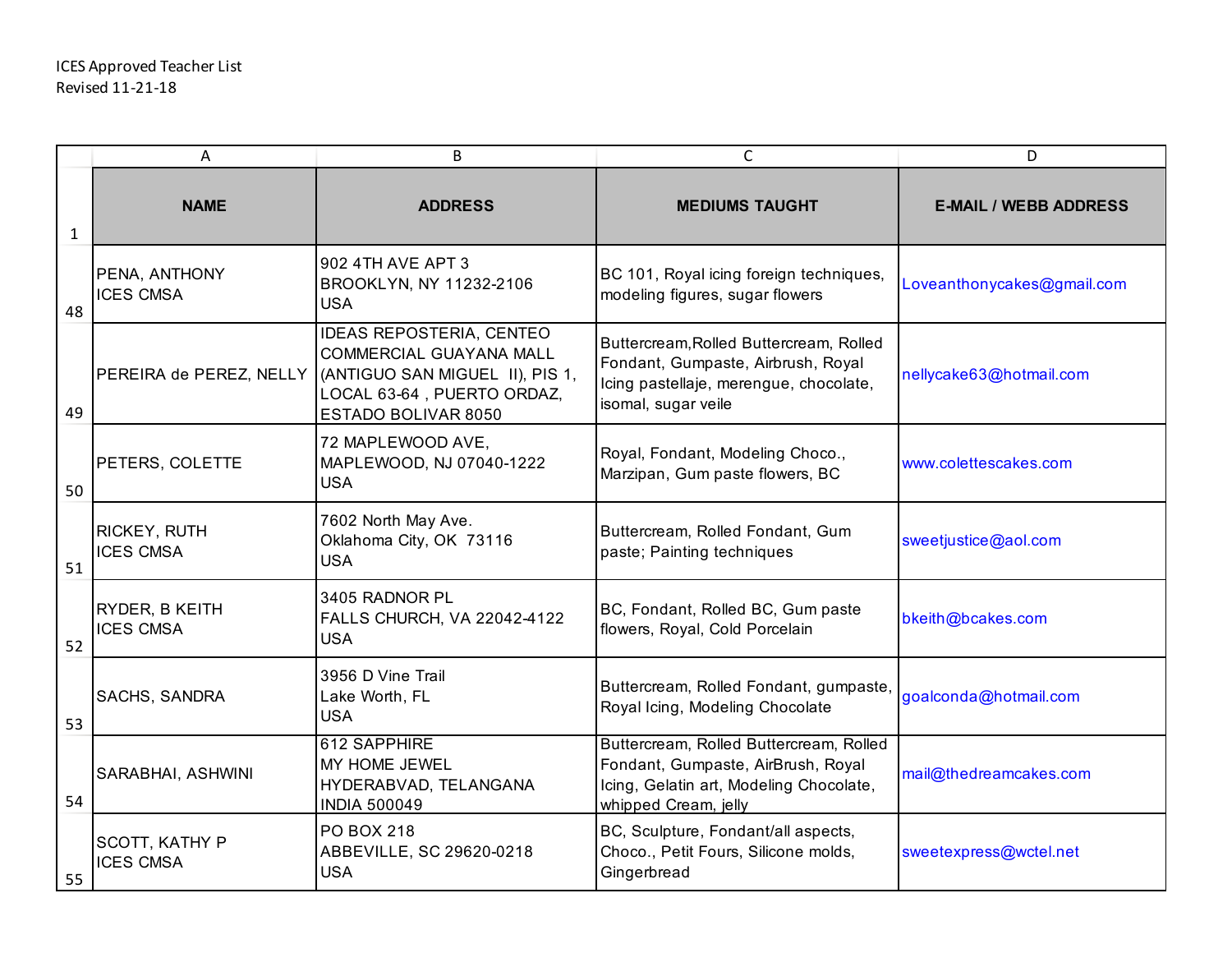|              | Α                                        | B                                                                                   | $\mathsf{C}$                                                                                                                                                                   | D                                            |
|--------------|------------------------------------------|-------------------------------------------------------------------------------------|--------------------------------------------------------------------------------------------------------------------------------------------------------------------------------|----------------------------------------------|
| $\mathbf{1}$ | <b>NAME</b>                              | <b>ADDRESS</b>                                                                      | <b>MEDIUMS TAUGHT</b>                                                                                                                                                          | <b>E-MAIL / WEBB ADDRESS</b>                 |
| 56           | SENAGA, MARI                             | 12801 SE 221 PLACE<br><b>KENT, WA 98031</b><br><b>USA</b>                           | BC, Fondant, Rolled buttercream,<br>Airbrush, Gumpaste, Modeling<br>Chocolate, Chocolate, Wafer paper,<br>Cocoa painting, Painting on sugar,<br>Cookies                        | MSSugararts@gmail.com                        |
| 57           | SHEPPARD, SANDY<br><b>ICES CSA</b>       | <b>CONFECTIONER'S ART</b><br>7508 MAHONEY DR<br>LORTON, VA 22079-1607<br><b>USA</b> | Buttercream, rolled fondant, rolled<br>buttercream, airbrushing, gumpaste,<br>Royal Icing                                                                                      | sandyscakes2000@yahoo.com                    |
| 58           | SIMON, JO ELLEN<br><b>ICES CMSA</b>      | SIMPLY ELEGANT INC,<br>5547 MAYBERRY ST<br>OMAHA, NE 68106-1636<br><b>USA</b>       | Buttercream, Fondant, Rolled<br>Buttercream, Gumpaste, royal Icing,<br>Marzipan, Figurines, Flowers, Gelatin<br>Flowers & Globes, Oriental Stringwork<br>Pastillage, Chocolate | joellenssugarart@aol.com                     |
| 59           | STEINKOPF, WAYNE                         | 210 High House Rd, Suite 101,<br>Cary, NC 27513<br><b>USA</b>                       | BC, Royal, Rolled BC, Gumpaste,<br>Fondant. Gingerbread, Choco.                                                                                                                | info@swankcakedesign.com                     |
| 60           | STRACHWSKY, MERCEDES                     | 710 Orange Ave,<br>Altamonte Springs, FL 32714<br><b>USA</b>                        | Rolled Fondant, Fondant Techniques,<br>Gumpaste, 3D Sugar Figurines                                                                                                            | mechiscakes@gmail.com<br>www.bakemeacake.net |
| 61           | <b>TUCKER, PEGGY</b><br><b>ICES CMSA</b> | 201 Park Ridge Dr<br>O'Fallon, MO 63366<br><b>USA</b>                               | Buttercream, Rolled Fondant, Rolled<br>Buttercream, Airbrush, Gumpaste,<br>Isomalt, Chocolate, Modeling Chocolate,<br>Royal Icing                                              | schoolofcakeology.com<br>pj.mak@hotmail.com  |
| 64           | Van NORSTRAND, BETTY<br>ICES CMSA (Hon)  | 6 LEONARD RD,<br>POUGHKEEPSIE, NY 12601-1024<br><b>USA</b>                          | Gumpaste flowers, foliage, & bows,<br>Pastillage (Castles, etc.); Fondant                                                                                                      |                                              |